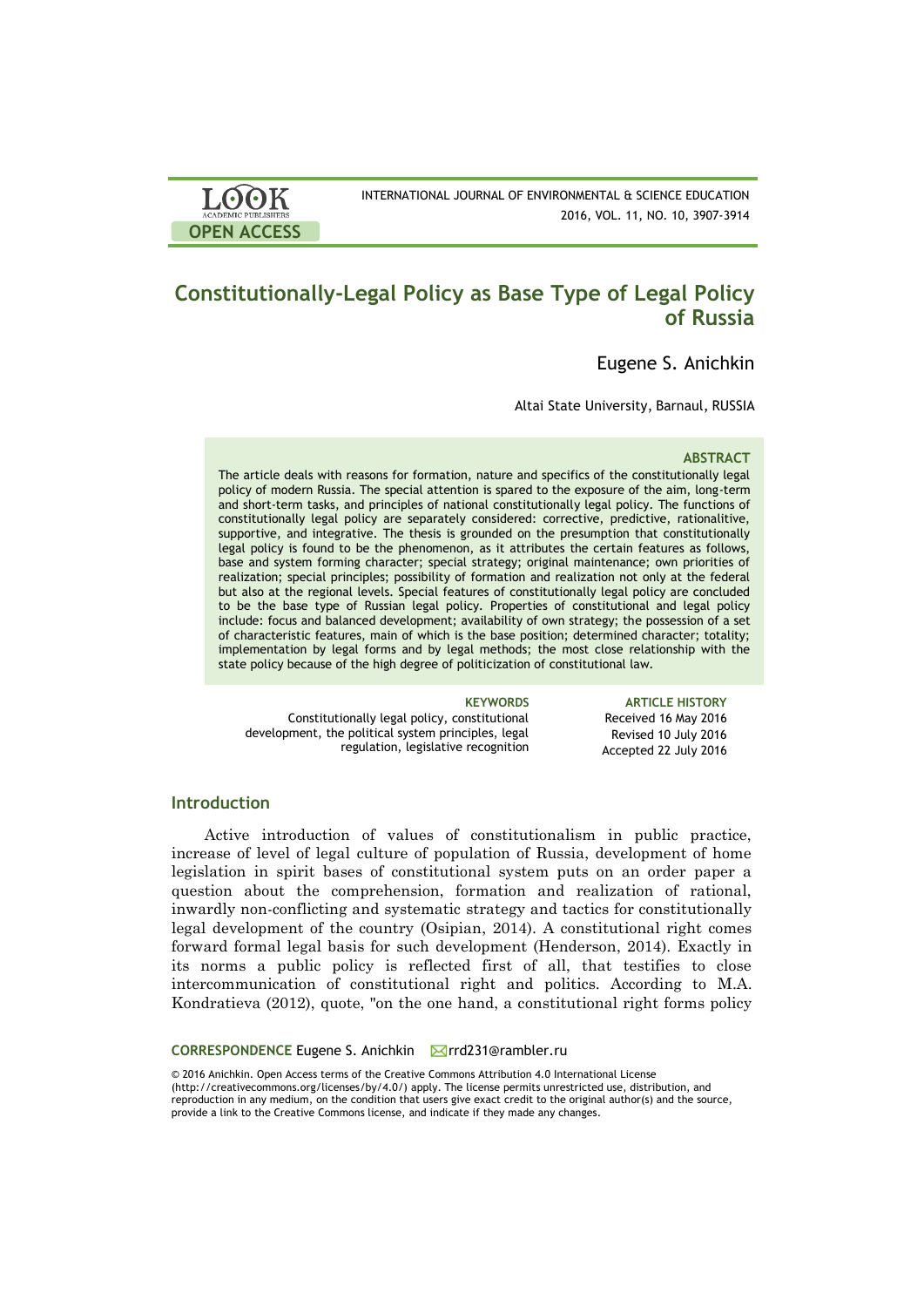in the norms, giving it legal character, and, on the other hand, policy substantially influences maintenance of constitutionally legal norms", unquote, in the process of their creation, realization, interpretation and estimation for the purpose of constitutionality.

The mutual interlacing of constitutional right and policy dictates forming necessity for scientifically reasonable system, adequate to the necessities of time span of constitutionally legal policy running and its effective implementation (Sankari, 2016). Actuality of the issue is intensified on a background of current formal legal gaps in the applicable Constitution of the Russian Federation, defects of federal legislation, insufficient level of harmonization between a federal legislation and legislation of subjects of the Russian Federation on the articles of joint conduct of the Federation and its subjects, imperfections of lawmaking activity at the federal and regional levels. Absence of the conception of constitutionally legal policy and tactics of its successive making reality of assists maintenance of "problem zones" in the area of constitutionally legal adjusting, reduces authority of the Constitution of Russian Federation and current legislation, will disorganize the process of constitution development in Russia and creates barriers on the way of civil society formation.

O. Y. Rybakov & T. M. Priahina (2003) suppose that it is, quote, "making on the basis of the Constitution key conceptual positions in the area of creation and application of rights; activity of public organs, public servants, organs of local self-government, individuals and their associations, sent to confession, observance and protection of rights and individual freedoms, and also on the guard of the constitutional system, provided by legal facilities", unquote. Мalko (2010) determines constitutionally legal policy as, quote, "scientifically reasonable, successive and systematic activity of public and municipal organs, and also public associations in creation of effective mechanism of the constitutionally legal adjustment, in optimization of constitutional development of a certain country", unquote. It is obvious that determinations reflect some qualities of constitutionally legal politics, the scope of its subjects and orientation. According to A. V. Malko (2001), constitutionally legal policy is determined as "activity", while the authors of the aforementioned determination contribute conceptual bases formation, ideas in law creation and law application to it. However, there seem to be no contradictions in their distinctions, because "policy" is considered to be complex phenomenon, embracing the complex of aims, types of activity, ideas, and relations (Averianova, 1993; Dunn, 2015; Sabatier & Weible, 2014).

Therefore, fundamentally agreeing with the aforementioned authors, we suppose it is necessary to define the constitutionally legal policy and determine its systematic and reasonable activity for public government and institutes of civil society bodies in forming effective constitutionally legal regulation of public relations and development of Russian society and state.

The category of "constitutionally legal policy" is different from close in their meaning legal concepts of "Constitutional politics", "legislative policy", "public policy in the legal sphere of society life" (Clayton, 2015; Zhovnirchyk, 2016). It underlines its independence and uniqueness. Constitutional policy is focused on perfection of the basic law of the state and is reflected mainly, quote, "in development of projects of the new Constitution of the Russian Federation, in the open and detailed discussion of future constitutional amendments" (Мalko,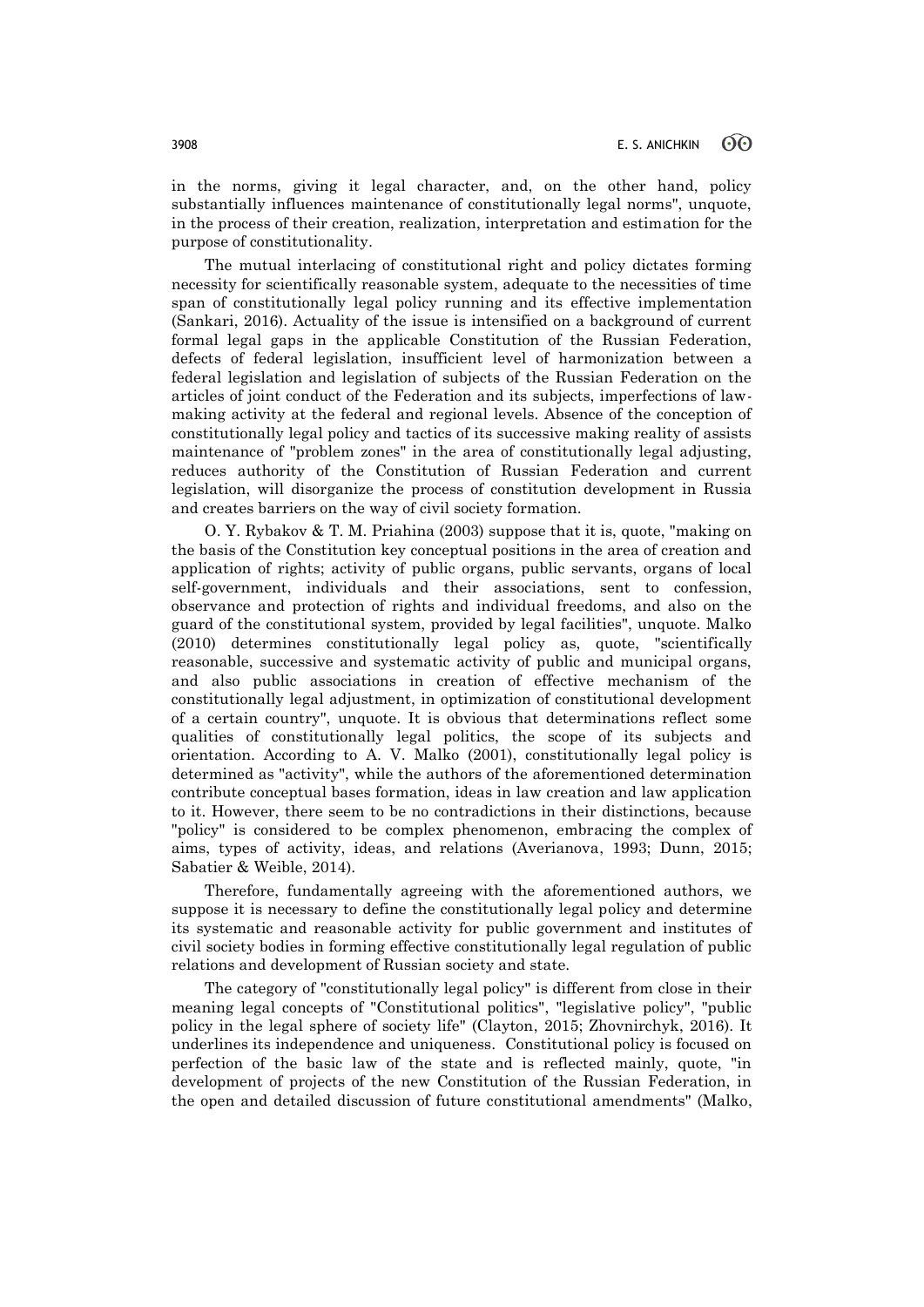#### <u>ගිල</u> INTERNATIONAL JOURNAL OF ENVIRONMENTAL & SCIENCE EDUCATION 3909

2010), unquote. Legislative policy is aimed at perfection of constitutional legislation overall, from law making to effective realization of laws. Constitutional and legal policy has more wide semantic scopes, as the optimization of mechanism of the constitutionally legal regulation embraces, including: the Constitution of the Russian Federation, current legislation, normative legal acts, customs, legal positions of the Constitutional Court of the Russian Federation, international agreements with the Russian Federation duly represented as the Party, and acts of international institutes (Sakwa, 2013; Kondratieva, 2010). On other parameters, it is necessary to differentiate constitutionally legal policy with a public policy in the legal sphere of life of society (Barnett, 2014). Not only the state but also public organizations, citizens, organs of local self-government are involved in formation and realization of the first. In addition, a constitutionally legal sphere comes forward as one of the segments of legal sphere of life of society and, accordingly, constitutionally legal policy does not directly spread to other branch spheres of legal life.

It is customary for cognition of nature of constitutionally legal policy to raise a question about its strategic options, id est, aims, tasks, and functions (Harel, 2015). In not numerous scientific publications related to the legal policy construction of the legal state is presumed to be its aims and leitmotif (Matuzov, 2003). Not denying importance of this course, it would be desirable to remind that description of our state as legal is only one of the pillars of constitutional system. Providing effective realization and protection of other pillars of constitutional system of Russia is not of less importance, in this connection effective realization and protection of other pillars of constitutional system must become the aim of constitutionally legal policy (Kozlova & Kutafin, 2014; Rybakov & Priahina, 2003).

# *Aim of the Study*

The purpose of this work is to examine the nature and specificity of the legal category "constitutional and legal policy."

# *Research questions*

What does "constitutional legal policy" mean and what are its distinguishing features?

### *Method*

Study of various characteristic aspects of the constitutional legal policy is possible based on methodologies' combination with the highest explanatory potential, "isomorphic" to the subject of the study and to the source nature. The diversity of social and legal reality, the complexity of the research object require the methodological principles' synthesis for the several sciences.

In addition to widely used methods, such as systematic, historical, legal, axiological, the other methods were used that allow organizing the increasing volume of legal knowledge. They include statistical method, methods of classification and system-structural analysis, synergistic methods.

# **Data, Analysis, and Results**

The set aim is specified in the list of tasks of constitutionally legal policy Tasks can be very wide on their content and be of long-term nature, id est,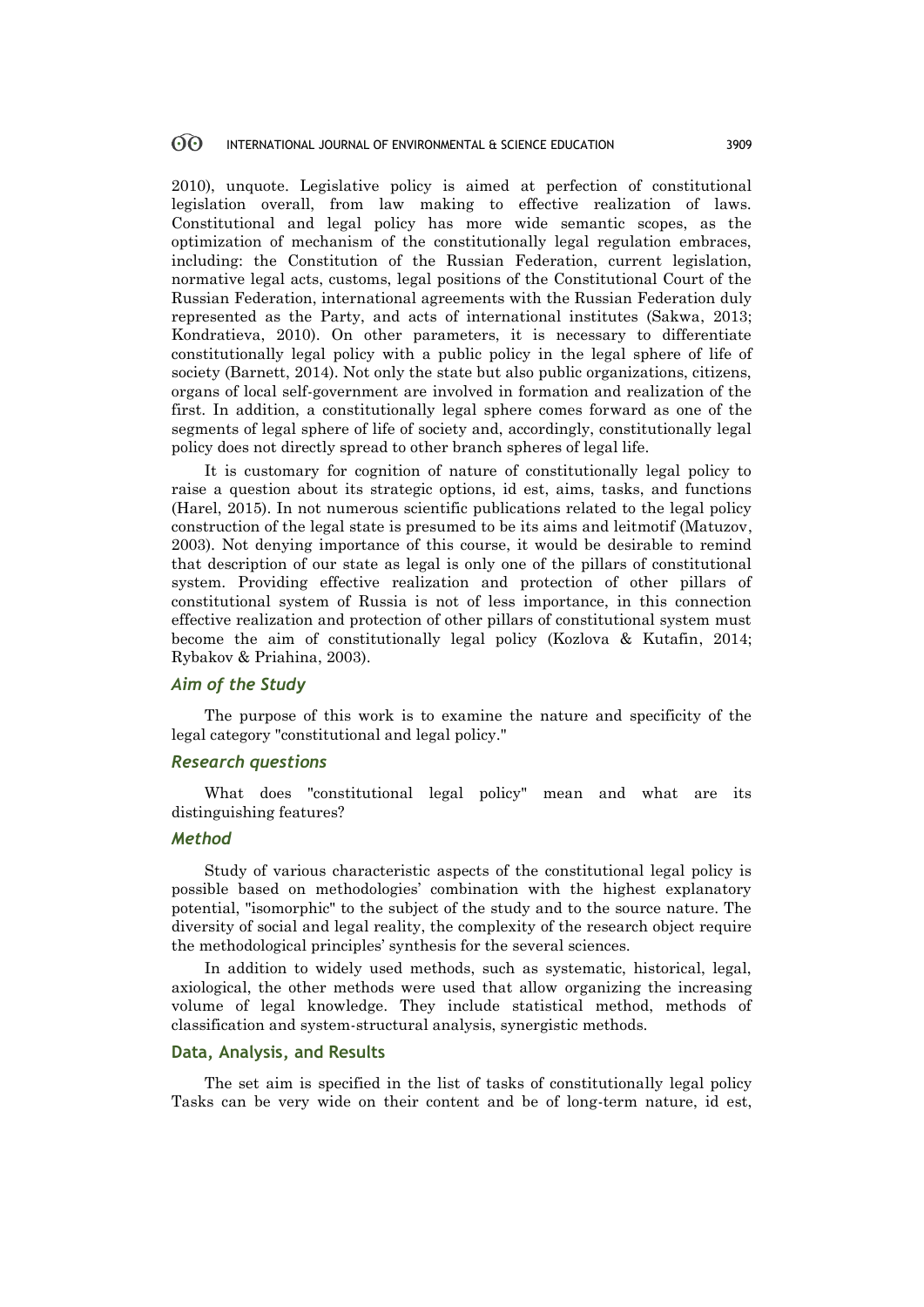counted on the long-term prospect, and narrowly-short-termed, specified by the conjuncture. Obviously, lists of corresponding tasks cannot be limited. Among the tasks of the first priority, we presume: democratization of public life; providing guarantees for constitutional rights and individual freedoms; providing stable functioning of supreme bodies of the state power; increase in the level of legal culture of public servants and citizens; maintenance of optimal balance of rights and legal interests of the state, society and individual; harmonization achievement with priorities of public policy; development of long term strategy for constitutional law making, among others.

The tasks of the second priority can include, in particular: a number of amendments in Chapters 3-8 of the Constitutions of the Russian Federation; acceptance of certain laws (for example, Federal law "On normative legal acts"); smoothing contradictions between the norms of certain sources of the constitutional right; providing constitutionality of particular normative legal acts; reduction in a number of the norms of the laws of the subjects of the Russian Federation, that duplicate the norms of the federal laws; reception of legal positions of the Constitutional Court of the Russian Federation in law making process; doctrine comprehension of the new constitutionally legal phenomena (for example, Institute of Ombudsmen for Children in the Russian Federation and in the subjects of the Russian Federation).

The enumerated options stipulate the functional prescription of constitutionally legal policy. Set of functions of constitutionally legal policy, as well as the phenomenon of the politics, requires deeper scientific research. Being not in its plenitude, there presumably are the functions as followed: corrective, predictive, rationalitive, supportive, and integrative.

The correcting function allows flexibility for basic directions of constitutional development of the state within the Constitution of the Russian Federation scope, setting priorities for constitutionally legal course, and strengthening political and legal stresses that are urgently necessary in the current period. In other words, this function is the index of flexibility and dynamic quality of constitutionally legal policy. A predictive function is aimed at making ways and recipes for solving potential constitutionally legal problems; it is "called to forestall similar negative situations, offer mechanisms, "working" on forward slip, related to the precise legal planning" (Malko, 2010). A rationalitive function is focused on assisting organization perfection, supreme bodies of state power functioning, and on their cooperation inter se, increase in level of quality of legislation and efficiency of its realization, optimization of relations between the federal center and the subjects of the Russian Federation. A supportive function is directed, mainly, on providing constitutional safety, steady correspondence to the Basic law, and, consequently, guaranteeing safety for the Russian state on the whole. The value of the politics under consideration consists not only of its analytical constituent, but also organizational and material maintenance of the constitutionally legal course prescribed for and able to provide safety of society and its each member. An integrative function includes association of individuals, different task forces, institutes of public power and civil society on the basis of general ideas, values, interests, necessities, focused on fulfillment of the pillars of the constitutional system prescribed by the Constitution of the Russian Federation.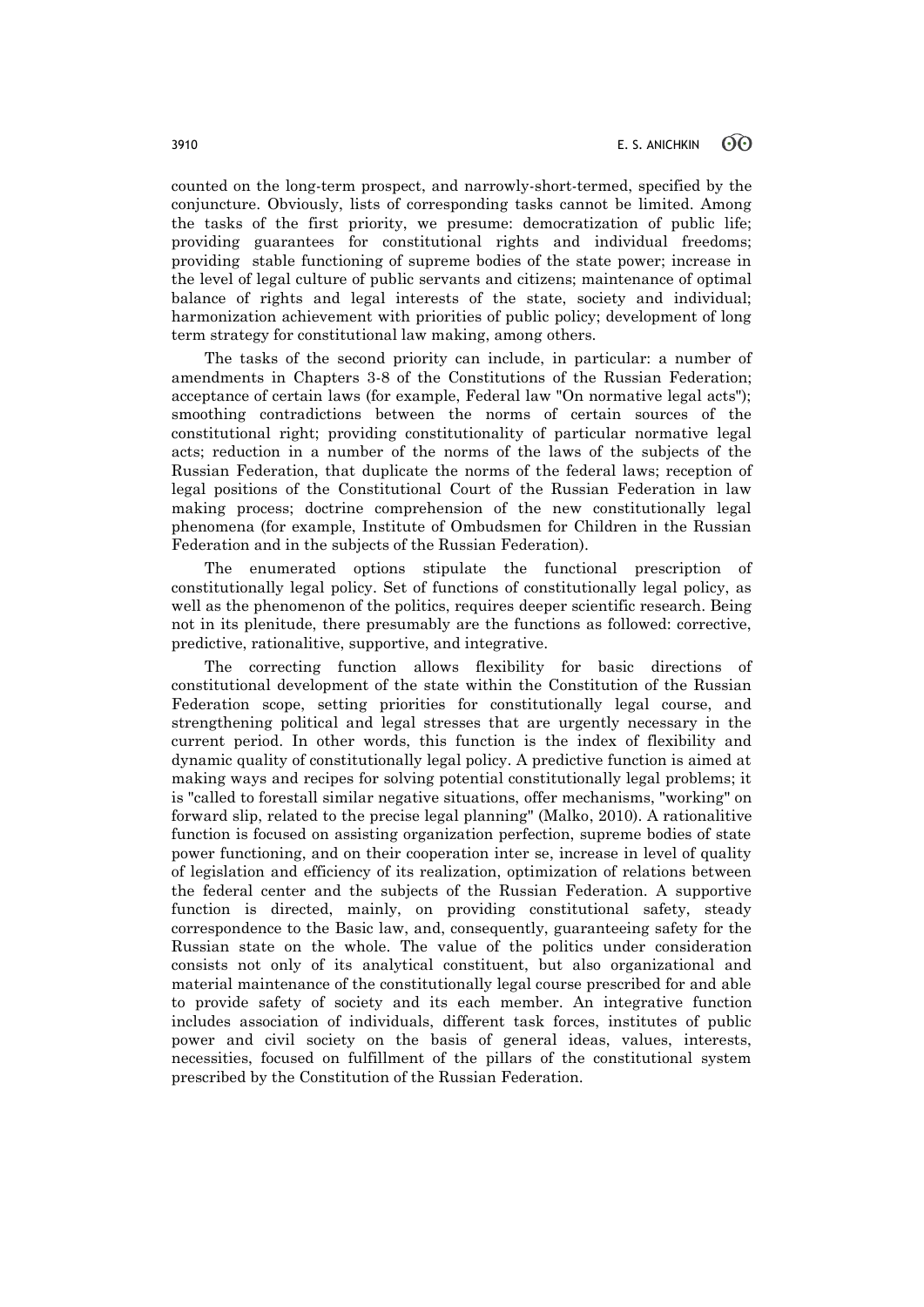#### 60 INTERNATIONAL JOURNAL OF ENVIRONMENTAL & SCIENCE EDUCATION 3911

It appears to be reasonable to determine the peculiarities of the phenomenon, allowing defining its special place within the framework of legal policy of modern Russia. Firstly, constitutionally legal policy differs in fundamental and system forming character, being, according O. Y. Rybakov & T. M. Priahina (2003), quote, "regulative and coordinative center for all legal policy in the Russian state" 8. The special meaningfulness of this type of legal policy is conditioned by its being related to provisions of the Constitution of the Russian Federation in much greater degree than other types. Norms of the Constitution of the Russian Federation regulate public relations, making articles of the constitutional right the fields of law, consequently, objectively set limits and parameters for constitutionally legal policy mostly in detail. Accordingly, constitutionally legal policy predetermines efficiency and effectiveness of other branch types of legal policy of Russia (criminal, ecological, financially legal and others).

Secondly, constitutionally legal policy has a specific goal and tasks, as aforementioned.

Thirdly, constitutionally legal policy holds the special content with a set of the special components. These components can be subdivided into kinds by different criteria: sub-industries (institutes) of constitutional right, types of sources of constitutional right, stages of formation of constitutionally legal policy (short-term, medium-term, long-term), directions of realization (doctrine, law making, applicable). Originality of content of constitutionally legal policy is predefined, mainly, by originality of home constitutional right nature.

Fourthly, for constitutionally legal policy is characterized by specific priorities of realization, id est., primary questions requiring an immediate decision. However, they, on their nature, are movable and dynamically changeable under act of different political, economic, spiritual and even subjective circumstances. Presently, the most actual directions of realization of constitutionally legal policy are: strengthening guarantees of realization of constitutional rights and individual freedoms; optimization of further development of the Constitution of the Russian Federation by bringing certain amendments and transformations; overcoming defects of currently applicable legislation, in particular, by means of its constitutionalisation; providing an optimal balance of correlation between federal legislation and legislation of the subjects of the Russian Federation in the field of joint conduct (for example, by means of reduction in a number of norms of the regional legislation, that duplicate provisions of federal normative acts); upgrading law making activity through perfection of anticorruption examination of projects of normative legal acts. It is thus important to work out the system of criteria of constitutionally legal policy realization efficiency. As such criteria can come forward observance of legal provisions of the Constitutional Court of the Russian Federation, operationability and adequacy of realization of messages of the President to the Russian Federation to the Federal Collection of the Russian Federation and others.

Fifthly, constitutionally legal policy should be based on the special principles reflecting its nature and values. O.Y. Rybakov & T.M. Priahina (2003) paid the special attention to this question. Scientists have distinguished ten principles as followed: relevance to the Constitution of the Russian Federation; protection of bases of constitutional system; confession and grant of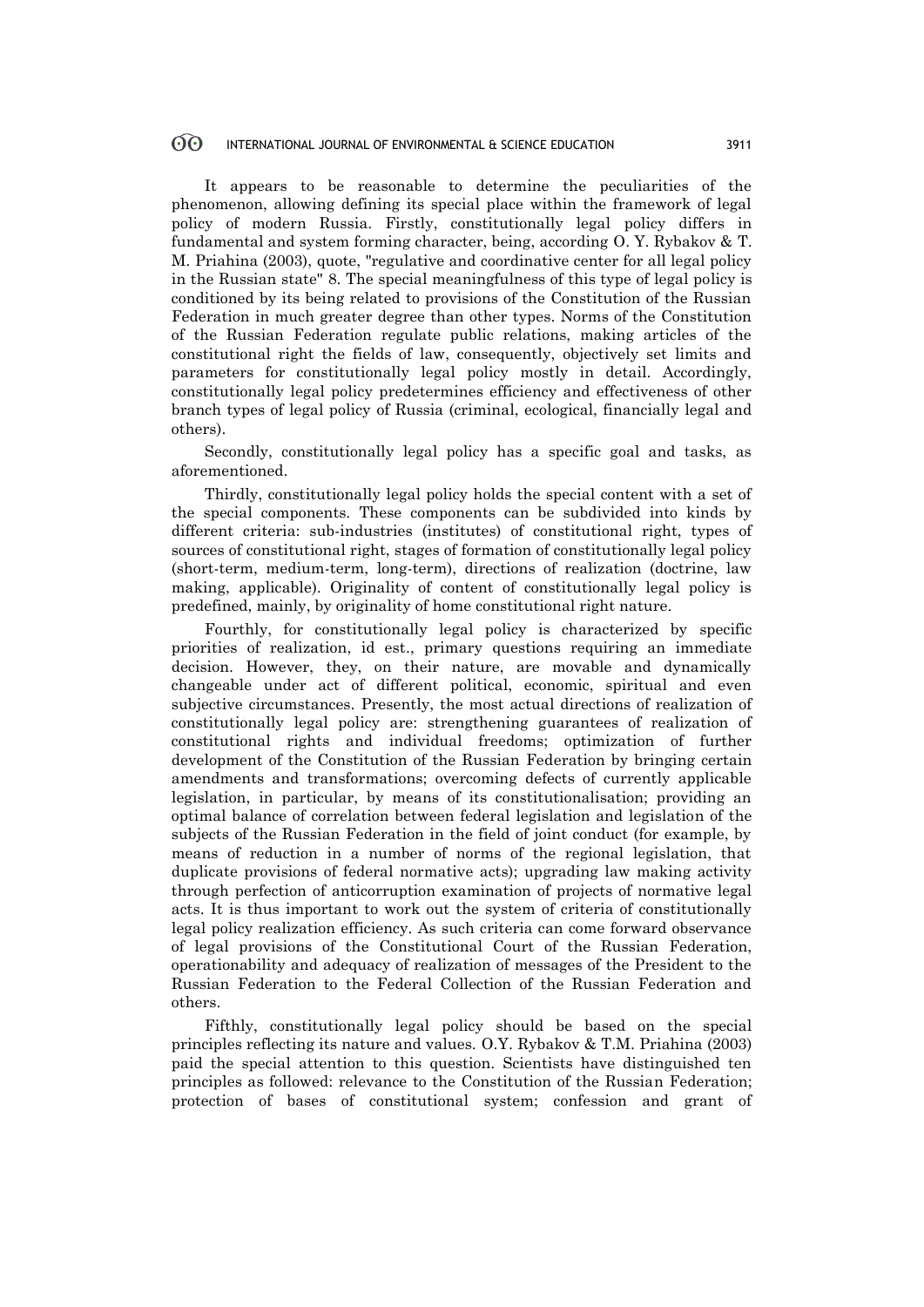constitutional guarantees to realization of basic natural inalienable human rights and freedoms; maintenance of balance and division of state law sphere, relations between civil society and individual life of an individual; division of authorities; maintenance of integrity and inviolability of the territory of the Russian Federation; transparency; unity of legality and democracy; constitutionality; and humanism. The indicated list proved to be disputable, where certain semantic duplication is admitted, in particular, along with constitutionality and relevance to the Constitution of the Russian Federation. Moreover, there is a reiteration of separate bases of constitutional system (division of authorities, maintenance of integrity of the territory of the Russian Federation), that eliminates borders between the bases and principles of constitutionally legal policy. The following base of constitutional system, undoubtedly, is principle and quintessence of constitutionally legal policy, but is hardly reasonable to equate principles of constitutionally legal policy to certain bases/pillars of the constitutional system. In addition, in the brought list some fundamental bases of realization of constitutionally legal policy are unavailable. In our view, it is reasonable for the list to be completed by such principles, as feasibility, harmonization with priorities of public policy, account of public practice, optimal combination of reception of foreign experience and maintenance of home traditions of constitutionalism (to national legal originality), legitimacy, social demand, scientific validity.

Sixthly, the federal state-territorial structure of Russia immanently inherently differentiation of the articles of conduct between the Russian Federation and its subjects and differentiation of competence conditioned to these between federal public authorities and public of the subjects of Federation authorities. The Constitutionally legal realization of public relations is implemented both at federal level and at the level of the subjects of the Russian Federation that predetermines possibility of formation and realization of not only federal but also regional constitutionally legal policy. Indeed, in this plan possibility of existence of the latter will not be original, as in the field of joint conduct of the Russian Federation and its subjects there are quite a few industries of legislation (p. "n", Chapter 1 of the article 72 of the Constitutions of the Russian Federation). According to such logic at the regional level, another branch of policy can be formed (Dunaev, 2005). In this connection, very perspective is a comprehension of features and conformities to law making, maintenance and realization of constitutionally legal policy in the subjects of the Russian Federation. It is reasonable for it to be studied from the point of view of three aspects: determination of general lines of constitutionally legal policy at federal and regional levels, that is proved to be inevitable under the conditions of the prevailing federal power and federal right; cognition of specifics of regional constitutionally legal policy in general, its differences from federal; an analysis of features of constitutionally legal policy in separate subjects of the Russian Federation.

### **Discussion and Conclusion**

A. V. Malko (2001) notes the importance of introducing constitutional and legal policy for the legal consolidation and protection of the constitutional order, within the constitutional-legal policy the regulatory model of reality is assigned and the activities of social actors are directed to achieve it. However, A.V. Malko also says that the Constitution is aimed at achieving "certain political ideas",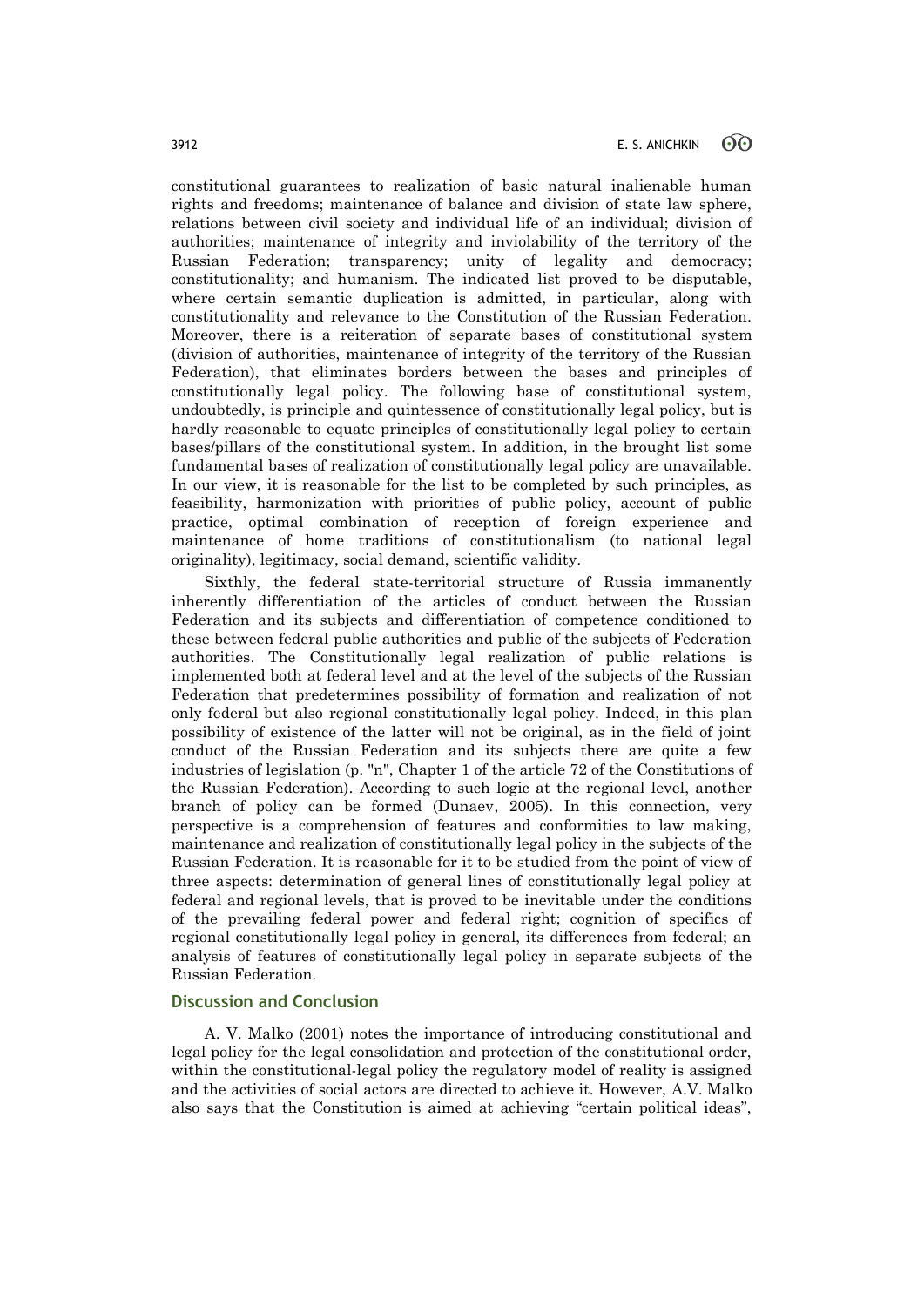#### 60 INTERNATIONAL JOURNAL OF ENVIRONMENTAL & SCIENCE EDUCATION 3913

but the Constitution itself is not only aimed at achieving political goals, but also at the social sphere, rights and freedoms' protection of the state subjects. Therefore, constitutional and legal policy should be based on the principles stated by O. Y. Rybakov & T. M. Pryakhina (2003) such as humanism, the realization of rights and freedoms, constitutional form of government protection.

Thus, from theoretical and methodological points of view there is the ground for necessity in existence and introduction of the constitutional doctrine and implementation into practice the new legal category of "constitutionally legal policy". In conclusion, for our consideration of bases of constitutionally legal policy of modern Russia, characteristics of this phenomenon can be pointed out. The most significant feature among others is proved to be its state-volitional character: in spite of the fact that the state is involved in formation and even realization of constitutionally legal policy, it is the basic explorer and subject of this policy. Among the number of other features of constitutionally legal policy, there can be highlighted purposefulness and regularity; own strategy availability; the set of features with base provision to be the main; determined character; totality; realization in legal forms and by means of the legal methods use; most close intercommunication with the public policy by virtue of high degree of politicized constitutional right.

### **Implications and Recommendations**

The constitutional and legal policy is directly linked to the Constitution. Constitutional and legal policy determines the efficiency and effectiveness of industry types of legal policy. Constitutional and legal policy includes 10 basic principles of liberal, socio-democratic state. Furthermore, the constitutional legal policy enhances the impact of the Constitution and the constitutional form of government. The main features of this policy are: the totality, deterministic character and balanced development.

### **Disclosure statement**

No potential conflict of interest was reported by the authors.

#### **Notes on contributors**

**Eugene S. Anichkin** holds a Doctor of Law, PhD, Head of Department of The Department of Labor, environmental law and litigation, Altai State University, Barnaul, Russia.

#### **References**

Barnett, H. (2014). *Constitutional & Administrative Law*. London: Routledge, 880 p.

- Clayton, C. W. (2015). *The Politics of Justice: Attorney General and the Making of Government Legal Policy*. London: Routledge, 320 p.
- Dunn, W. N. (2015). *Public policy analysis.* London: Routledge, 480 p.
- Harel, A. (2015). Why law matters: A reply to Lorenzo Zucca. *International Journal of Constitutional Law*, *13(1),* 311-318.
- Henderson, J. (2015). Developments in Russia. *European Public Law*, *21(2),* 229-238
- Kondratieva, М. А. (2010). *Constitutional law and politics in the Russian Federation*. Moscow: AST, 833 p.
- Kozlova, E. I., & Kutafin, O. E. (2014). *Constitutional law of Russia*. Moscow: Nauka, 230 p.
- Malko, A. V. (2010). Constitutional politics as a particular kind of legal policy. *Constitutional and municipal law*, *4*, 4.